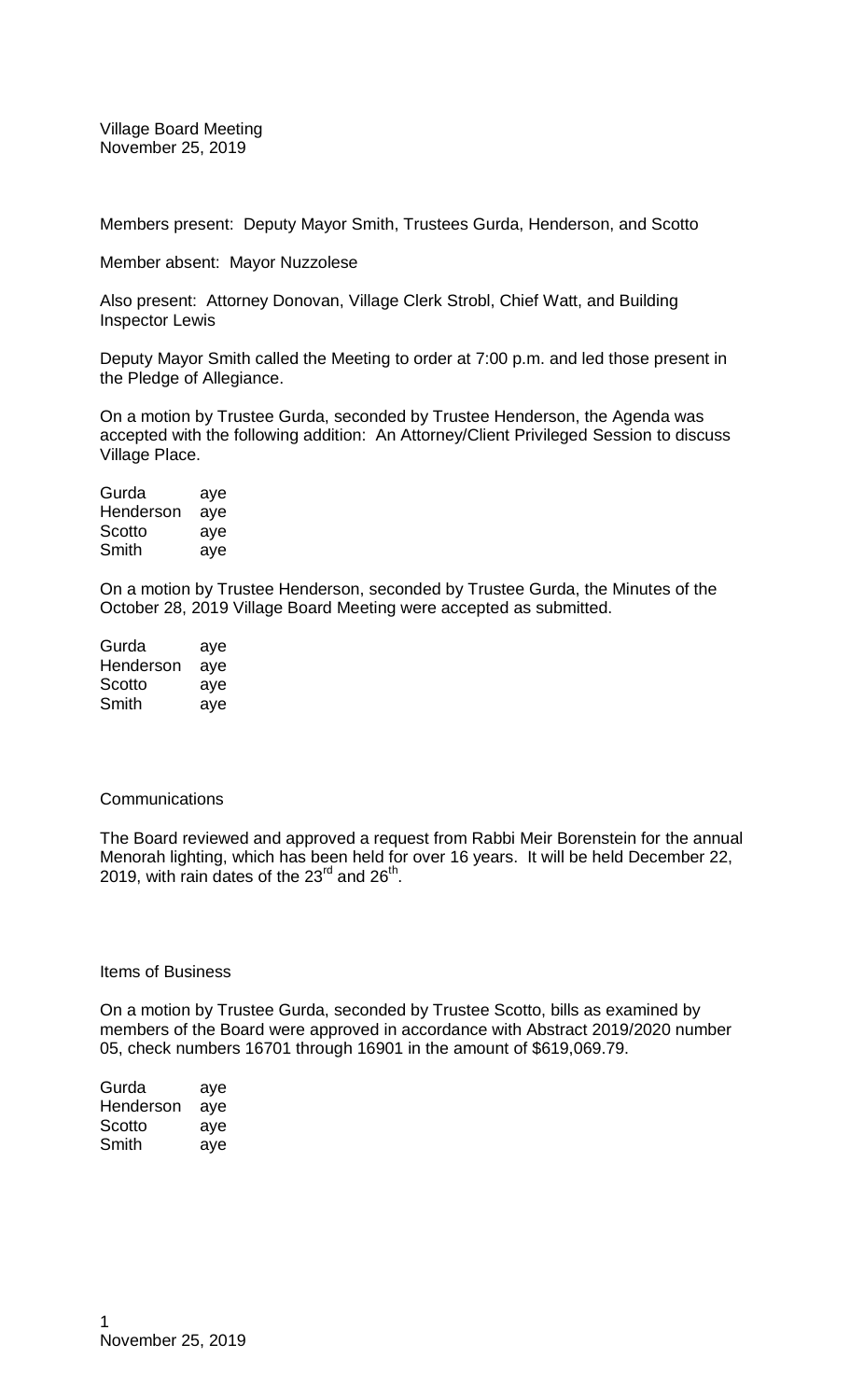On a motion by Trustee Henderson, seconded by Trustee Scotto, Maria M. Darby is hereby appointed part-time Clerk for the Village of Goshen at a salary of \$22.00 / hour.

This appointment is effective upon successful completion of a pre-employment physical exam and pre-employment paperwork, and will have a probationary period of six months.

| Gurda     | aye |
|-----------|-----|
| Henderson | aye |
| Scotto    | aye |
| Smith     | aye |

Trustee Gurda offered the following Resolution, and moved its adoption:

WHEREAS, the Board of Trustees must designate by Resolution and publish the offices which are to be filled in the Village election, and the terms thereof;

NOW, THEREFORE, BE IT RESOLVED, that the Board of Trustees of the Village of Goshen designates the following offices vacant at the end of the current official year, to be filled at the Village election to be held on March 18, 2020, for the following terms:

Two (2) Trustees for two (2) years

IT IS FURTHER RESOLVED, that the Village Clerk is hereby directed to publish this Resolution in full in the Goshen Independent. This Resolution will take effect immediately.

The foregoing Resolution was seconded by Trustee Henderson, and a vote resulted as follows:

| Gurda     | aye |
|-----------|-----|
| Henderson | aye |
| Scotto    | aye |
| Smith     | aye |

On a motion by Trustee Scotto, seconded by Trustee Henderson, the Village of

Goshen will allow free parking in the downtown area from December 2, 2019, through

January 1, 2020.

Gurda aye Henderson aye Scotto aye Smith aye

No action was taken on the Policy for Budget Modification for Unanticipated Expenditures, as recommended by the Office of the State Comptroller, pending review by Department Heads.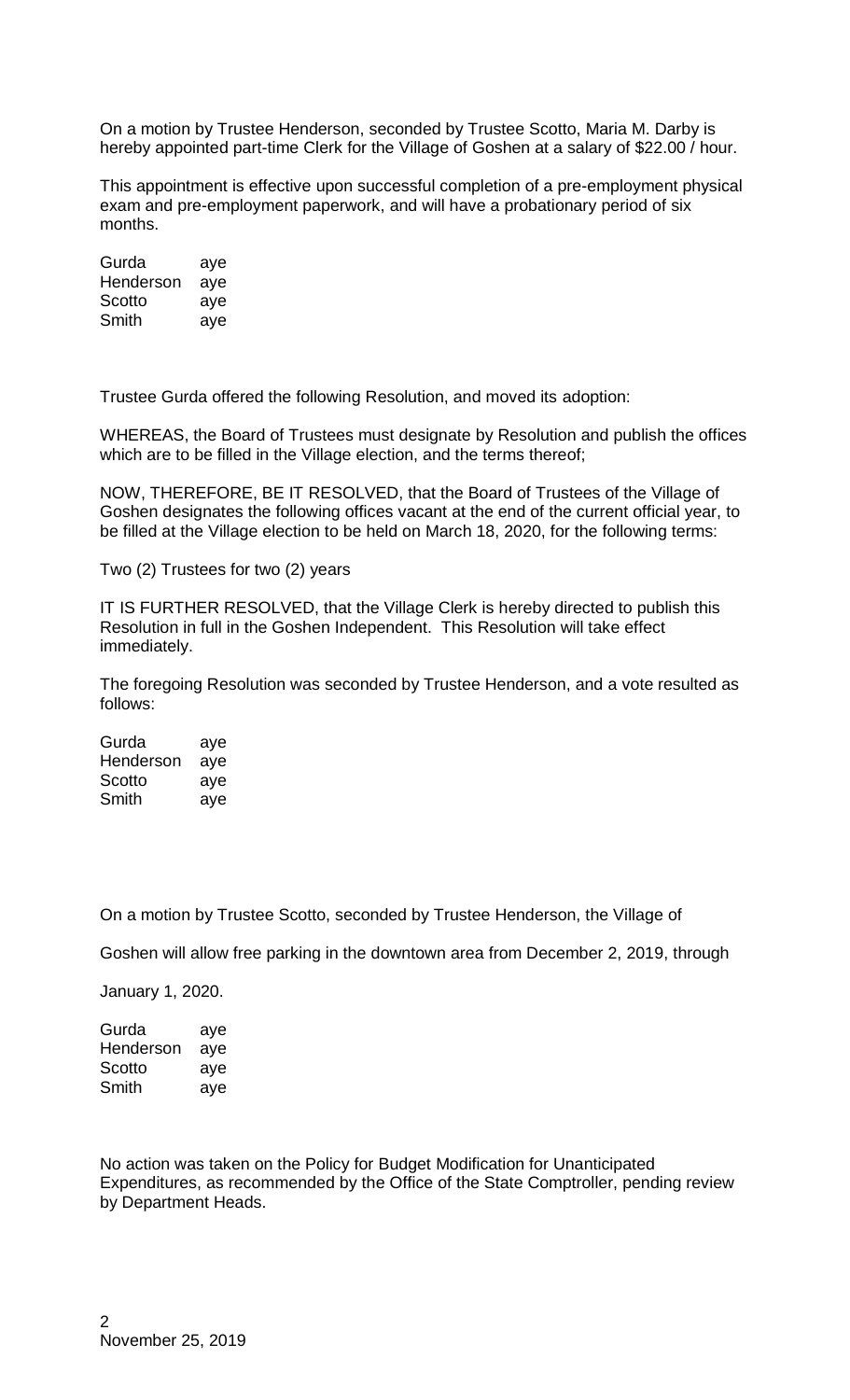On a motion by Trustee Gurda, seconded by Trustee Henderson, Joseph Puzio is hereby promoted to the position of Motor Equipment Operator, on the recommendation of Department of Public Works Superintendent Scott Birney. In accordance with the current contract between the Village of Goshen and the CSEA Joseph Puzio will be placed on the 2018/2019 Step 1 of the pay scale for MEO, with an annual salary of \$52,630.

This appointment shall become effective immediately, and shall have a probationary period of 26 weeks.

| Gurda     | aye |
|-----------|-----|
| Henderson | aye |
| Scotto    | aye |
| Smith     | aye |

On a motion by Trustee Gurda, seconded by Trustee Henderson, Sean P. Malkan is hereby appointed Full Time Laborer for the Village of Goshen Department of Public Works at an annual salary of \$38,234.00, and with a probationary period of 52 weeks.

This appointment is effective upon successful completion of pre-employment physical, and all necessary paperwork. Employment shall not begin until the Orange County Department of Human Resources approves the appointment.

| Gurda     | aye |
|-----------|-----|
| Henderson | aye |
| Scotto    | aye |
| Smith     | aye |

Trustee Henderson moved the following, which was seconded by Trustee Gurda:

The Village Board of the Village of Goshen hereby authorizes the Advertisement for Bids for the 2019 Community Development Block Grant Program project "Bruen Place and St. James Place Water Main Improvements", and sets the bid opening for Monday, February 10, 2020 at 10:00 a.m. at Goshen Village Hall, 276 Main Street, Goshen NY.

| Gurda     | aye |
|-----------|-----|
| Henderson | aye |
| Scotto    | aye |
| Smith     | aye |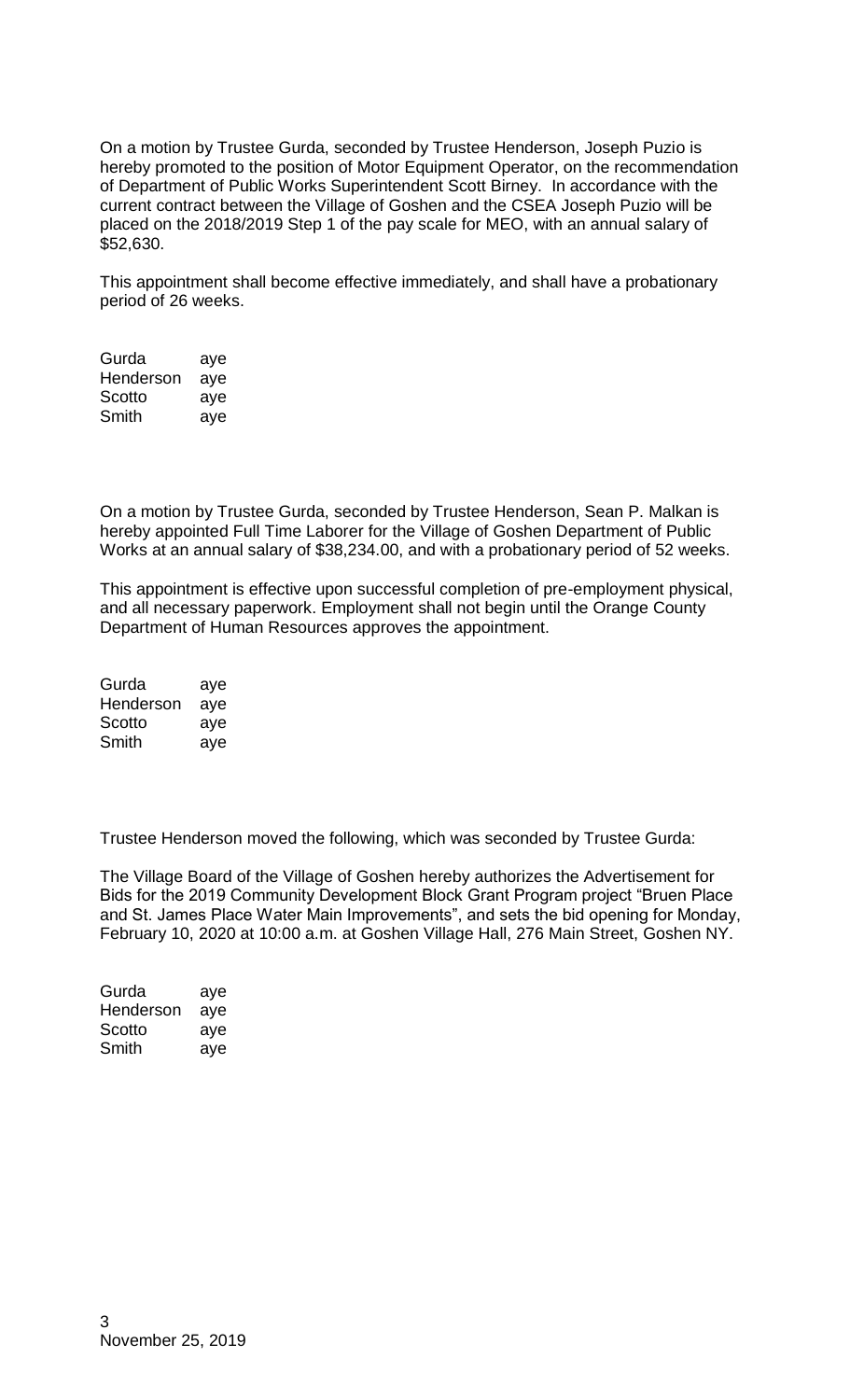On a motion by Trustee Henderson, seconded by Trustee Gurda, the Treasurer is hereby authorized to transfer budget line items as designated in the attached schedule. The purpose of these transfers is to balance certain budget lines.

| <b>Account Id</b> | <b>Description</b>                         | <b>Adopted Budget</b> | <b>Expended YTD</b>      | <b>Balance</b> | <b>Transfer</b><br><b>Amount</b> |
|-------------------|--------------------------------------------|-----------------------|--------------------------|----------------|----------------------------------|
| A -1010-          |                                            |                       |                          |                |                                  |
| 4001              | <b>BOARD OF TRUSTEES.CONTRACTUAL</b>       | 4,000.00              | 8.00                     | 3,992.00       | (2,000.00)                       |
| A -1010-          |                                            |                       |                          |                |                                  |
| 4540              | <b>BOARD OF TRUSTEES.PROF SERVICES</b>     | 2,000.00              | $\overline{\phantom{a}}$ | 2,000.00       | (1,000.00)                       |
| A -1355-          |                                            |                       |                          |                |                                  |
| 4010              | TAX COLLECTOR.LEGALS                       | 40.00                 | 18.60                    | 21.40          | (21.40)                          |
| A -1355-          |                                            |                       |                          |                |                                  |
| 4520              | TAX COLLECTOR.PRINTING                     | 300.00                | 297.33                   | 2.67           | (2.67)                           |
| A -1440-          |                                            |                       |                          |                |                                  |
| 4160              | <b>ENGINEER.BASELINE</b>                   | 15,000.00             | 16,598.00                | (1,598.00)     | 10,000.00                        |
| A -1910-          | <b>UNALLOCATED</b>                         |                       |                          |                |                                  |
| 4300              | INSURANCE.INSURANCE                        | 134,640.00            | 111,932.63               | 22,707.37      | (10,000.00)                      |
| A -1930-          |                                            |                       |                          |                |                                  |
| 4001              | REFUNDS AND TAXES.CONTRACTUAL              | 1,000.00              | 4,451.44                 | (3,451.44)     | 3,451.44                         |
| A -1990-          | <b>CONTINGENT</b>                          |                       |                          |                |                                  |
| 4001              | ACCOUNT.CONTRACTUAL                        | 25,000.00             |                          | 25,000.00      | (13,078.50)                      |
| A -7550-<br>4092  |                                            |                       |                          |                |                                  |
|                   | <b>CELEBRATIONS.OTHER CELEBRATIONS</b>     | 3,500.00              | 56.00                    | 3,444.00       | (500.00)                         |
| A -7550-<br>4094  | <b>CELEBRATIONS.MEMORIAL DAY</b><br>PARADE | 500.00                | 700.00                   | (200.00)       | 200.00                           |
| A -7620-          |                                            |                       |                          |                |                                  |
| 4001              | <b>ADULT RECREATION. SENIOR</b>            | 25,000.00             | 40,835.72                | (15, 835.72)   | 15,835.72                        |
| A -8160-          |                                            |                       |                          |                |                                  |
| 4560              | REFUSE AND GARBAGE.REPAIRS                 | 2,500.00              | 9,292.41                 | (6,792.41)     | 6,792.41                         |
| A -9010-          |                                            |                       |                          |                |                                  |
| 8001              | STATE RETIREMENT                           | 285,000.00            | 278,964.00               | 6,036.00       | (6,036.00)                       |
| A -9015-          |                                            |                       |                          |                |                                  |
| 8001              | FIRE AND POLICE RETIREMENT                 | 445,000.00            | 441,359.00               | 3,641.00       | (3,641.00)                       |
|                   |                                            |                       |                          |                |                                  |
|                   | <b>Final Totals</b>                        | 943,480.00            | 904,513.13               | 38,966.87      |                                  |

| Gurda     | aye |
|-----------|-----|
| Henderson | aye |
| Scotto    | aye |
| Smith     | aye |

## Mayor/Trustee Comments

Trustee Scotto reported that plans are being made for the proposed bathroom at Erie Street Park, and that progress is being made with the CSEA negotiations moving in a positive direction.